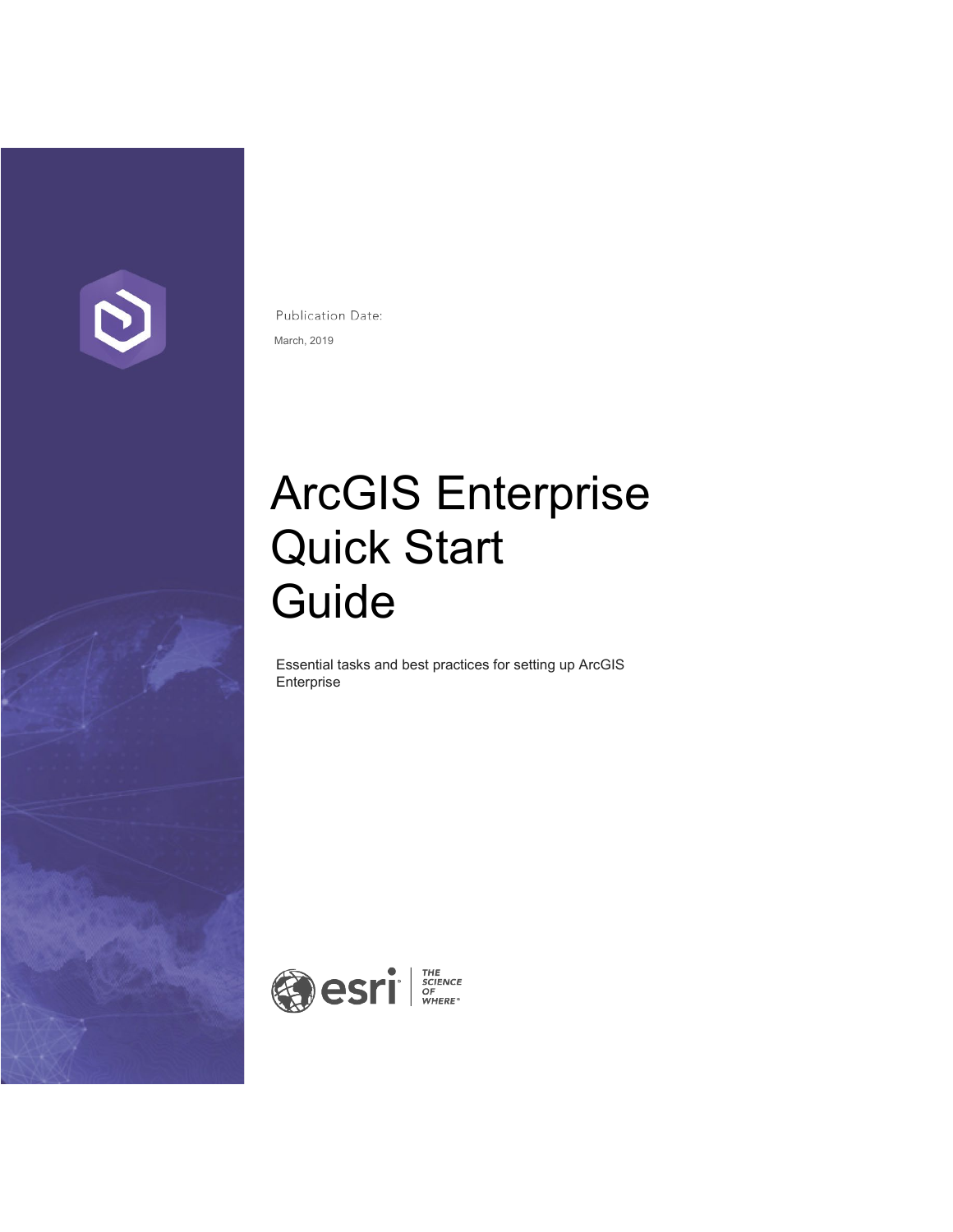# Task checklist

| TASK                             |  |
|----------------------------------|--|
| 1. Get to know ArcGIS Enterprise |  |
| 2. Use ArcGIS Enterprise Builder |  |
| 3. Set up your home page         |  |
| 4. Add members                   |  |
| 5. Create groups                 |  |
| 6. Create content                |  |
| 7. Create a site                 |  |
| 8. Learn more                    |  |
| 9. Additional resources          |  |
| 10.<br><b>FAO</b>                |  |
|                                  |  |

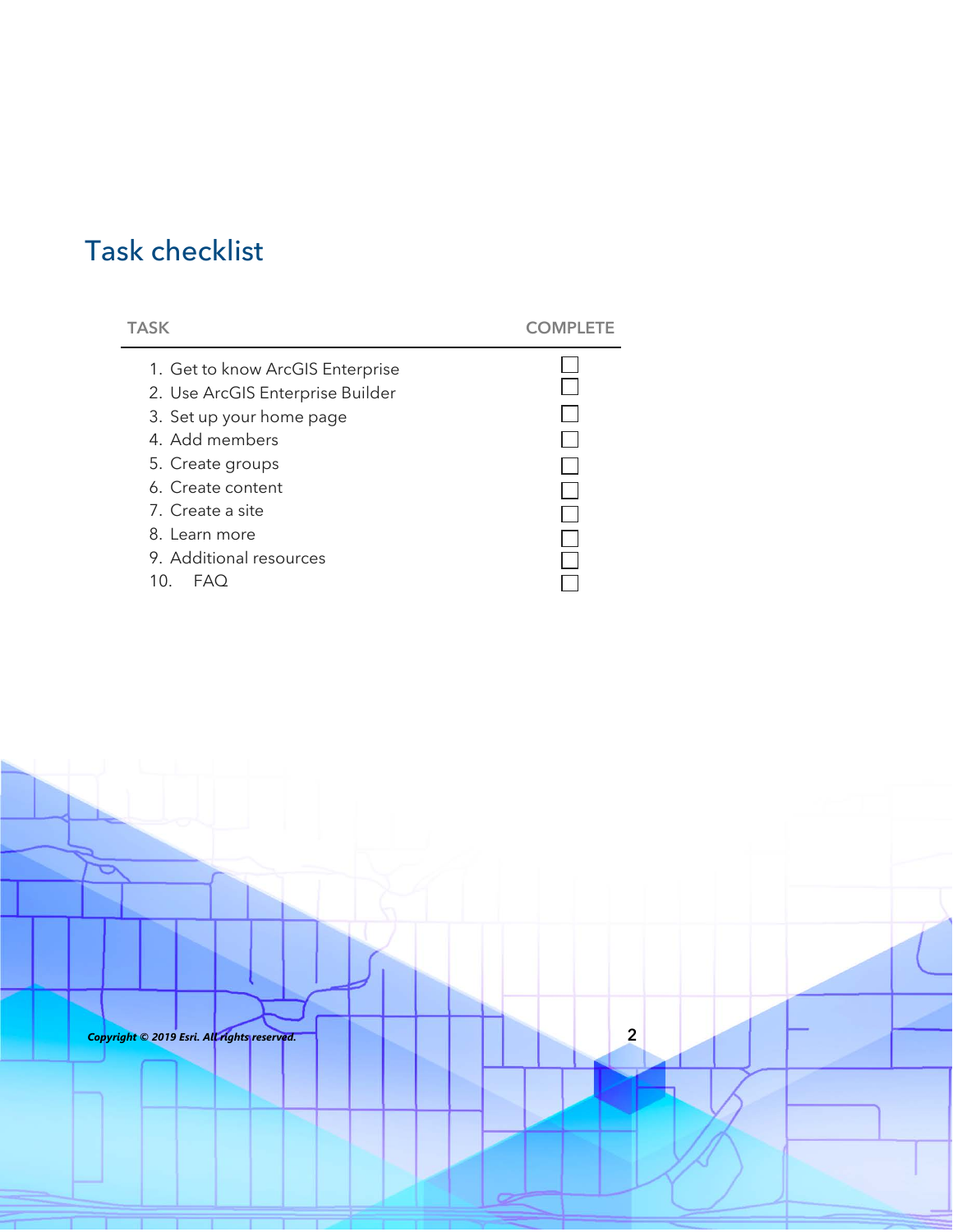# 1. Get to know ArcGIS Enterprise

ArcGIS Enterprise provides secure mapping and analysis to your organization behind your firewall or in the cloud. ArcGIS Enterprise also supports fully [disconnected workflows](https://enterprise.arcgis.com/en/portal/latest/administer/windows/configure-a-disconnected-deployment.htm) for those organizations lacking Internet connectivity.

The most foundational implementation of ArcGIS Enterprise is called a [base](http://enterprise.arcgis.com/en/get-started/latest/windows/base-arcgis-enterprise-deployment.htm) deployment, which can be installed and configured on a single machine or across multiple machines.

This guide will walk through steps to [install and customize](https://learn.arcgis.com/en/paths/get-started-with-arcgis-enterprise-for-administrators/) a base deployment for the purpose of delivering and centralizing mapping and [visualization,](https://learn.arcgis.com/en/paths/get-started-with-arcgis-enterprise-for-users/) data [management, and](https://enterprise.arcgis.com/en/server/latest/manage-data/windows/data-and-web-services.htm) [collaboration workflow](https://enterprise.arcgis.com/en/portal/latest/administer/windows/about-distributed-collaboration.htm)[s in your organization.](https://enterprise.arcgis.com/en/server/latest/manage-data/windows/data-and-web-services.htm) 

You may also extend the functionality and capacity of your base ArcGIS Enterprise deployment by adding additional servers. Adding more server machines, either on your premises or in the cloud, will help you make the most of the ArcGIS Server [licensing roles and capabilities available through ArcGIS Enterprise. For](https://enterprise.arcgis.com/en/server/latest/get-started/windows/about-arcgis-server-licensing-roles.htm) an overview into the breadth of functionality available in ArcGIS Enterprise, review the [latest functionality matrix.](https://assets.esri.com/content/dam/esrisites/en-us/media/brochures/arcgis-enterprise-functionality-matrix.pdf)

Before getting started with ArcGIS Enterprise, determine which [deployment pattern](https://enterprise.arcgis.com/en/get-started/latest/windows/additional-server-deployment.htm) will best suit your organization's needs. In many cases, the base deployment will be just right. For other desired workflows and needs, you will need to extend your base deployment by adding additional servers. Each deployment pattern is unique and delivers capabilities to perform a wide range of workflows:

- Mapping, [visualization, and analytics](https://learn.arcgis.com/en/paths/get-started-with-arcgis-enterprise-for-users/)
- [Distributed analytics for](https://learn.arcgis.com/en/paths/distributed-analytics-for-big-data/) big data
- [Distributed analytics for](https://learn.arcgis.com/en/paths/analyze-massive-collections-of-imagery-and-rasters/) imagery
- [Powerful data science and automation workflows](https://enterprise.arcgis.com/en/notebook/)
- Real-time mapping [and analytics](https://www.esri.com/en-us/arcgis/products/arcgis-geoevent-server)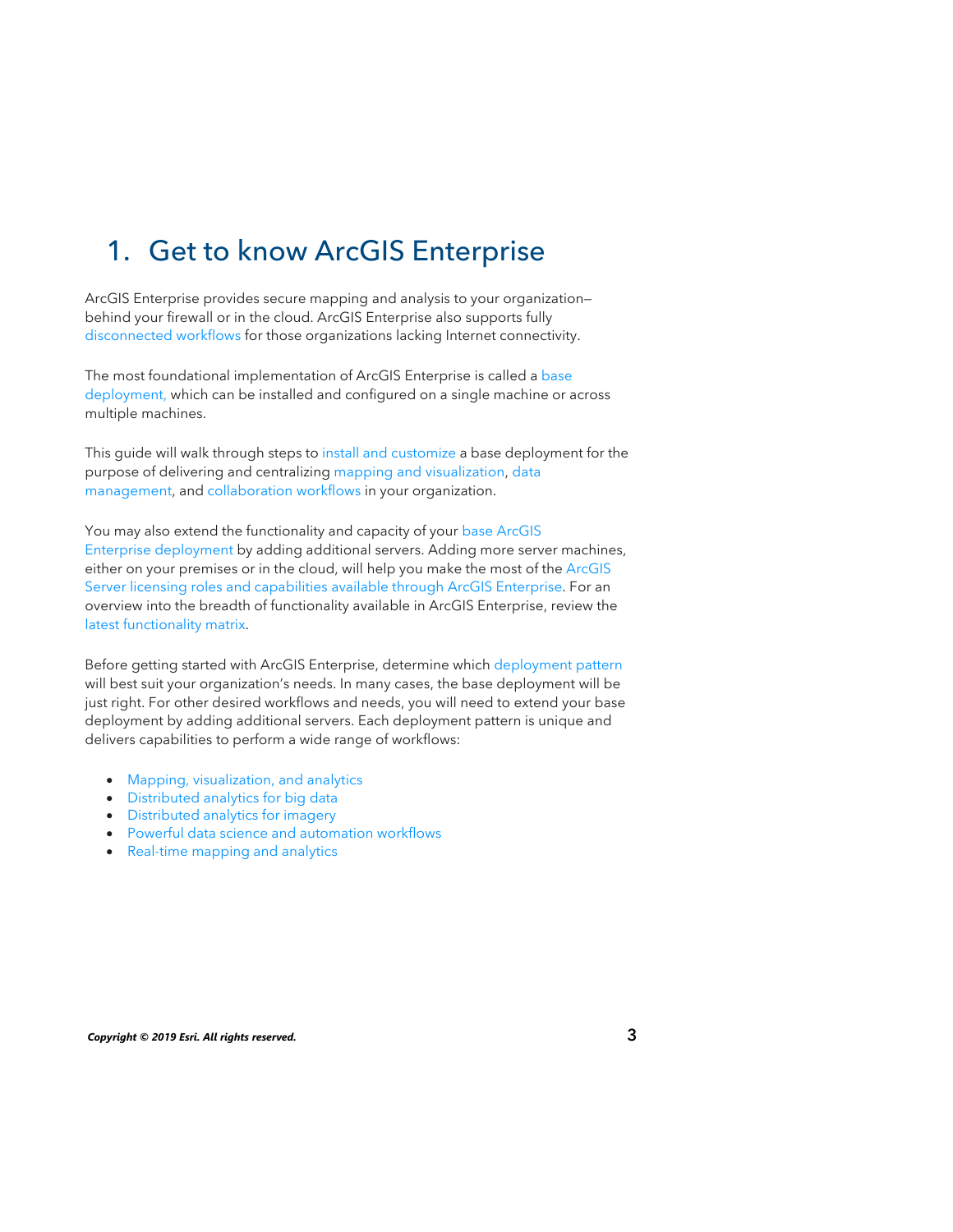# 2. Use ArcGIS Enterprise Builder

You will begin by using [ArcGIS Enterprise Builder](https://enterprise.arcgis.com/en/get-started/latest/windows/arcgis-enterprise-builder.htm) to install, authorize, and configure foundational software components for a base deployment.

ArcGIS Enterprise Builder is a simple installation and configuration wizard that sets up a base ArcGIS Enterprise deployment on a single machine on-premises. The Builder works in two parts:

- 1. Installs and authorizes each software component on your machine
- 2. Configures installed software components as a base deployment

Once the Builder is finished, you can start using ArcGIS Enterprise in your organization to create maps, conduct analysis, and share content through a variety of apps.

For more details on what is included with ArcGIS Enterprise, see the [documentation.](http://enterprise.arcgis.com/en/)

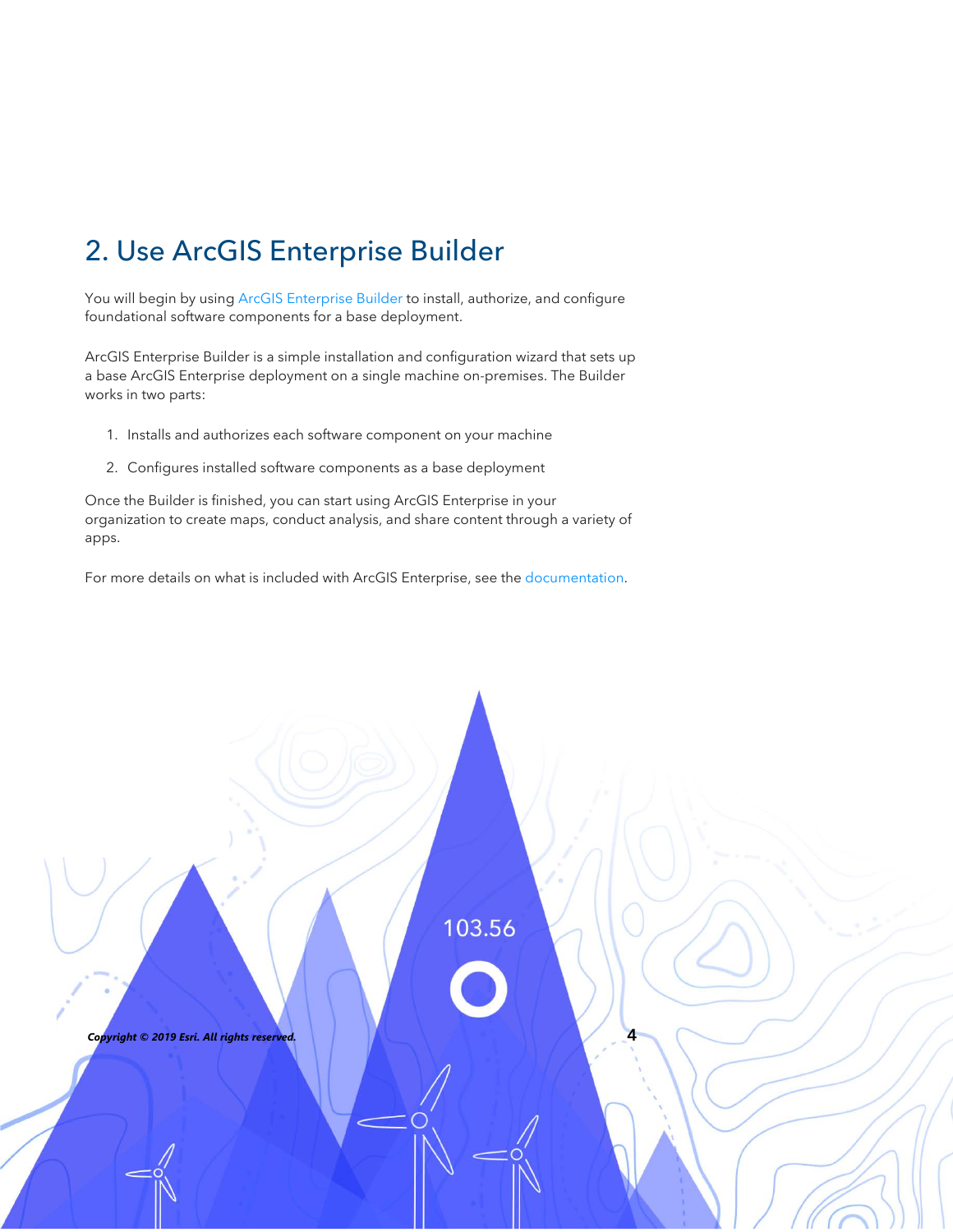# 3. Set up your home page

Once you install and configure your site, you may begin [customizing your ArcGIS](http://enterprise.arcgis.com/en/portal/latest/administer/windows/about-configuring-the-portal-website.htm)  [Enterprise portal](http://enterprise.arcgis.com/en/portal/latest/administer/windows/about-configuring-the-portal-website.htm) by adding a logo and specialized content to your home page. You can also configure additional security requirements to limit logins or assign users to custom roles and privileges.

#### Customize the appearance

When setting up ArcGIS Enterprise for the first time, you will want to create a familiar look and feel for your portal. Some considerations for doing so are as follows:

- Make your home page professional looking, aesthetically pleasing, and well organized. Use a custom banner and logo, include featured content, and provide information about the purpose of your site.
- Showcase your best maps and apps as featured content on your home page.
- Your organization's name is what appears in the banner on the home page. You should choose a distinct and accurate name that represents your organization and the purpose of your portal.
- Determine a login experience for your users to access the portal. For more details, see the section below on adding members.

For a hands-on lesson on setting up your portal, try the Set up an ArcGIS Portal Learn [lesson.](https://learn.arcgis.com/en/projects/set-up-an-arcgis-enterprise-portal/)

### Tip

During setup, consider designating a few portal administrators as points of contact for your organization. These administrators can be notified when members request password resets, additional privileges to their accounts, and so on. For more information about roles and privileges, review the [documentation.](https://enterprise.arcgis.com/en/portal/latest/administer/windows/roles.htm)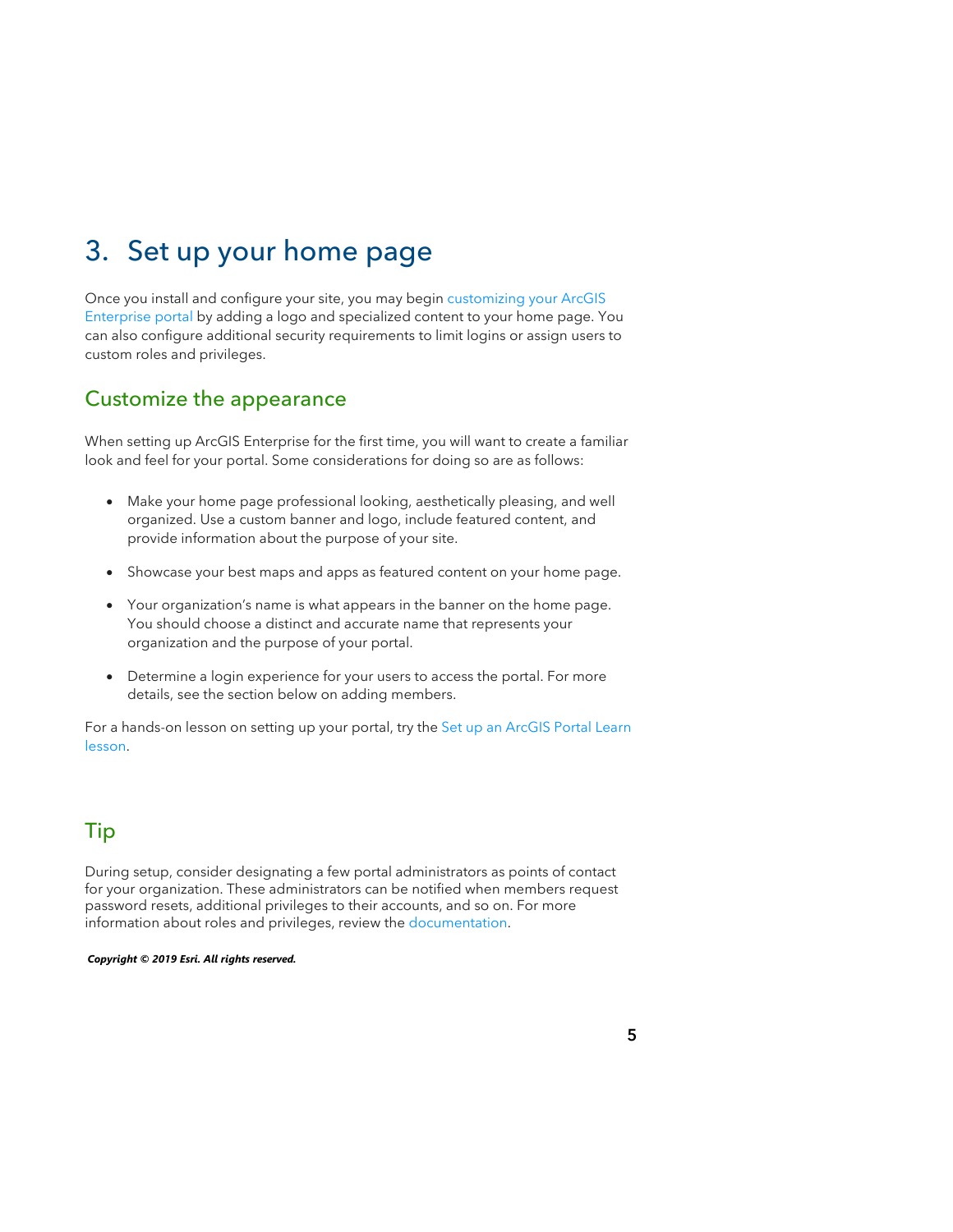# 4. Add members

ArcGIS Enterprise uses an [identity-based security model.](https://enterprise.arcgis.com/en/get-started/latest/windows/the-arcgis-enterprise-security-model.htm) Any content, such as layers, services, maps, and apps, is secured through groups within the Enterprise portal. These groups are [created in the portal](https://enterprise.arcgis.com/en/portal/latest/administer/windows/create-groups.htm); you can add users manually to these groups, or you can [link them to enterprise groups](https://enterprise.arcgis.com/en/portal/latest/administer/windows/create-groups.htm#ESRI_SECTION1_5E3FFFAA1B7E443FBB1E483E070B1979) from your organization's identity store, such as an Active Directory-based, LDAP-based, or SAML-based identity provider.

### Best practices

Below are some best practices for adding and inviting members to your organization:

- Configure enterprise logins: If your organization uses a single sign-on system, enable enterprise logins. This lets members sign in to an Enterprise portal with the same credentials they use in their enterprise system. For details on configuring portal authentication, see the [documentation.](https://enterprise.arcgis.com/en/portal/latest/administer/windows/about-configuring-portal-authentication.htm)
- Assign user types and roles: Consider the privileges each member needs to get their work done. You assign privileges through a default or custom role. There are five default roles: Viewer, Data Editor, User, Publisher, and Administrator. You can also create custom roles based on the specific privileges you want that role to have. Every ArcGIS Enterprise deployment must have at least one administrator. To learn more, see the documentation for user types, roles, and [privileges.](https://enterprise.arcgis.com/en/portal/latest/administer/windows/roles.htm)
- Automatically add members to groups: Specify the groups you want members to join. [Members may be added](https://enterprise.arcgis.com/en/portal/latest/administer/windows/add-members-to-your-portal.htm) automatically without needing to request membership.
- Assign app licenses: ArcGIS includes a wide range of apps that help your portal's members do their work. Many come automatically with your license and others can be purchased separately. For purchased apps, you can ass[ign](https://enterprise.arcgis.com/en/portal/latest/administer/windows/license-premium-apps.htm) [licenses to specific members.](https://enterprise.arcgis.com/en/portal/latest/administer/windows/license-premium-apps.htm)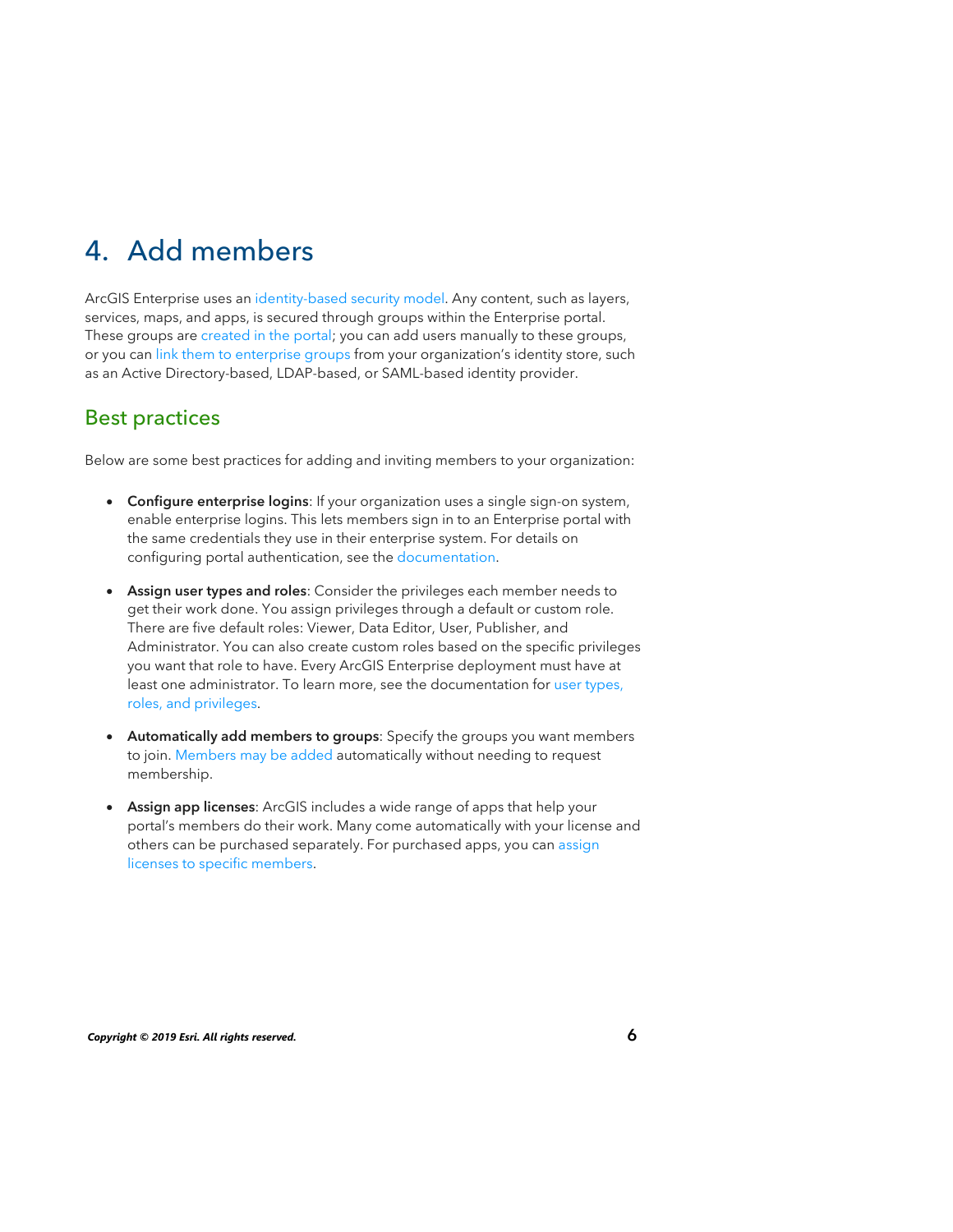# 5. Create groups

Groups are a way to organize items you want to share with members of your ArcGIS Enterprise portal.

For an individual to access content secured in a group, they must be a member of your organization and have an assigned user type within your ArcGIS Enterprise portal. When you create a new user within your portal, you assign them a role. This role defines a specific set of privileges for the user. For example, you can define the type of information a user can search, edit, or create. To learn more about the type of privileges you can grant members of your organization, see [User types, roles, and](https://enterprise.arcgis.com/en/portal/latest/administer/windows/roles.htm)  privileges. You can also allow anonymous access to content that has been shared with everyone in your ArcGIS Enterprise portal. This means that people will be able to access your content without having to sign in to ArcGIS Enterprise. Alternatively, you may disable anonymous access to secure items and groups for only those members who have been granted access.

You can also use [groups](https://enterprise.arcgis.com/en/portal/latest/administer/windows/create-groups.htm) to feature content on your organization's home page and gallery and build custom galleries to showcase your basemaps and apps.

### Tip

You may want to share content from your ArcGIS Enterprise portal to another ArcGIS Enterprise deployment or even to ArcGIS Online. Using [distributed collaboration,](https://enterprise.arcgis.com/en/portal/latest/administer/windows/about-distributed-collaboration.htm) you can securely connect with other deployments and ArcGIS Online to share and sync content as you work on projects and initiatives. Distributed collaboration uses groups to share layers, maps, and apps across deployments.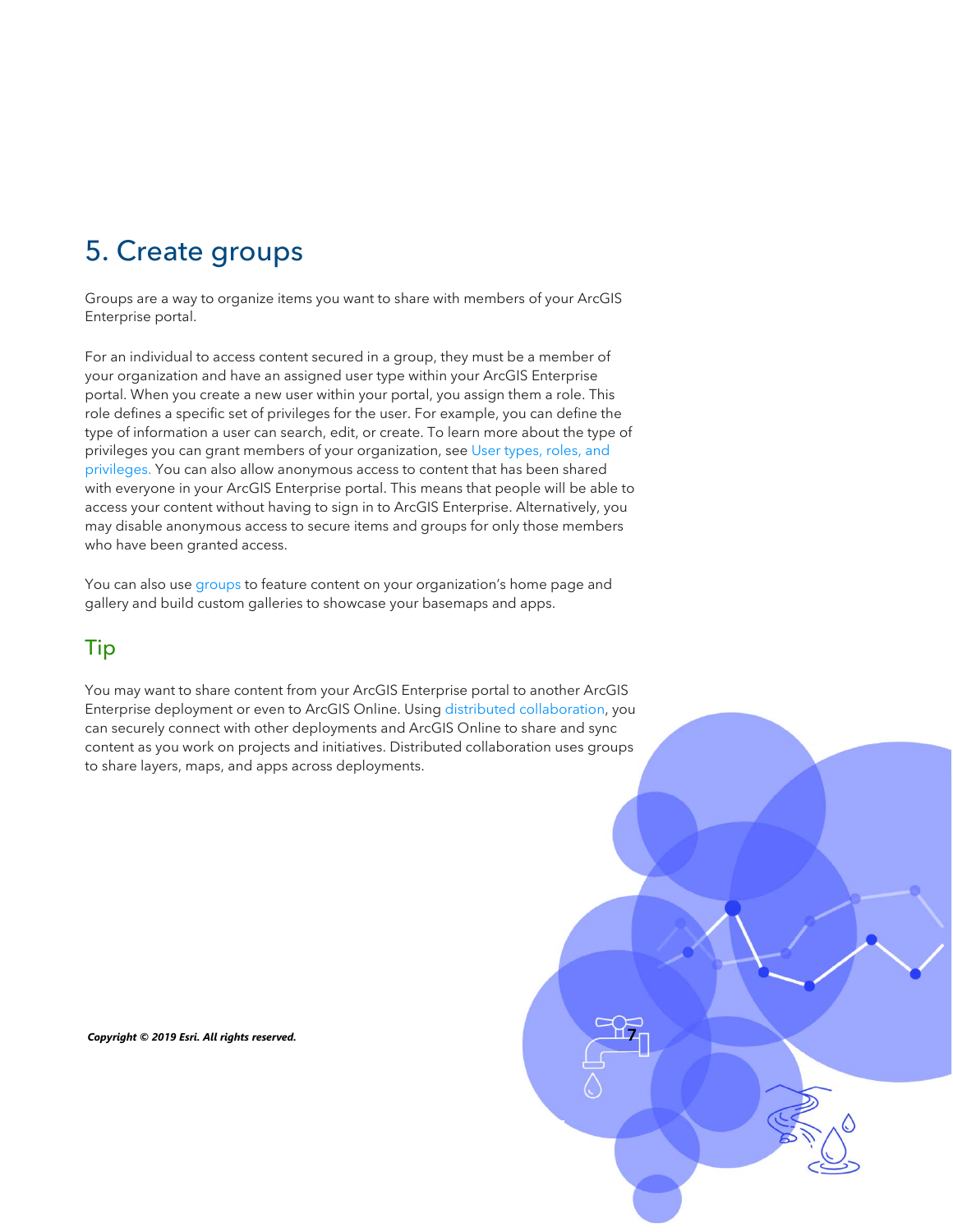## 6. Create content

ArcGIS Enterprise includes everything you need to create and share maps, scenes, apps, and layers. You can add existing content, such as spreadsheets and ArcGIS Server services, and create new content, such as maps, apps, and hosted web layers.

Consider how your content will be used and optimize it for the best experience. For example, refine layers with appropriate transparency, scale ranges, and labels; configure pop-ups in your maps; and create multiple views of your feature layers with different access and editing properties.

Create complete item details (thumbnail, description, tags, and so on) so the item is easy to find and use. Designate items as authoritative. Set up content categories for your organization and groups so the content is easy to discover.

### **Tips**

Below are some best practices for adding and inviting members to your organization:

- Quickly create a new map by combining a basemap with your data and applying smart defaults to [style the map.](https://enterprise.arcgis.com/en/portal/latest/use/change-style.htm)
- Access a wide variety of templates and widgets to [create focused](https://enterprise.arcgis.com/en/portal/latest/use/get-started-with-apps.htm) web apps.
- Use templates to create new layers that you can use in your maps and apps to collect and [edit feature data](https://enterprise.arcgis.com/en/portal/latest/use/edit-features.htm).
- When you save or [add items](https://enterprise.arcgis.com/en/portal/latest/use/add-items.htm) [to a portal,](https://enterprise.arcgis.com/en/portal/latest/use/change-style.htm) they are stored as an item and assigned an item type. For example, when you sa[ve a map, it appears in you](https://enterprise.arcgis.com/en/portal/latest/use/get-started-with-apps.htm)r content as a web map.
- Each item includes a [detailed page](https://enterprise.arcgis.com/en/portal/latest/use/item-details.htm) with information, actions, options, and settings. U[se the page to lear](https://enterprise.arcgis.com/en/portal/latest/use/edit-features.htm)n more about and interact with the item.
- Use [content categories](https://enterprise.arcgis.com/en/portal/latest/administer/windows/manage-items.htm#ESRI_SECTION1_6EE6EAA55E494C0A9E8391555E7D54F3) to organize group content or other content across your organization.
- Once you add content, you can share it with specific groups or your entire organization, or use [distributed collaboration](https://enterprise.arcgis.com/en/portal/latest/administer/windows/about-distributed-collaboration.htm) to share beyond your organization.
- Want to get started? Check out the Mapping and Analytics [Learn lesson](https://learn.arcgis.com/en/projects/fight-child-poverty-with-demographic-analysis/) on fighting child poverty with demographic analysis.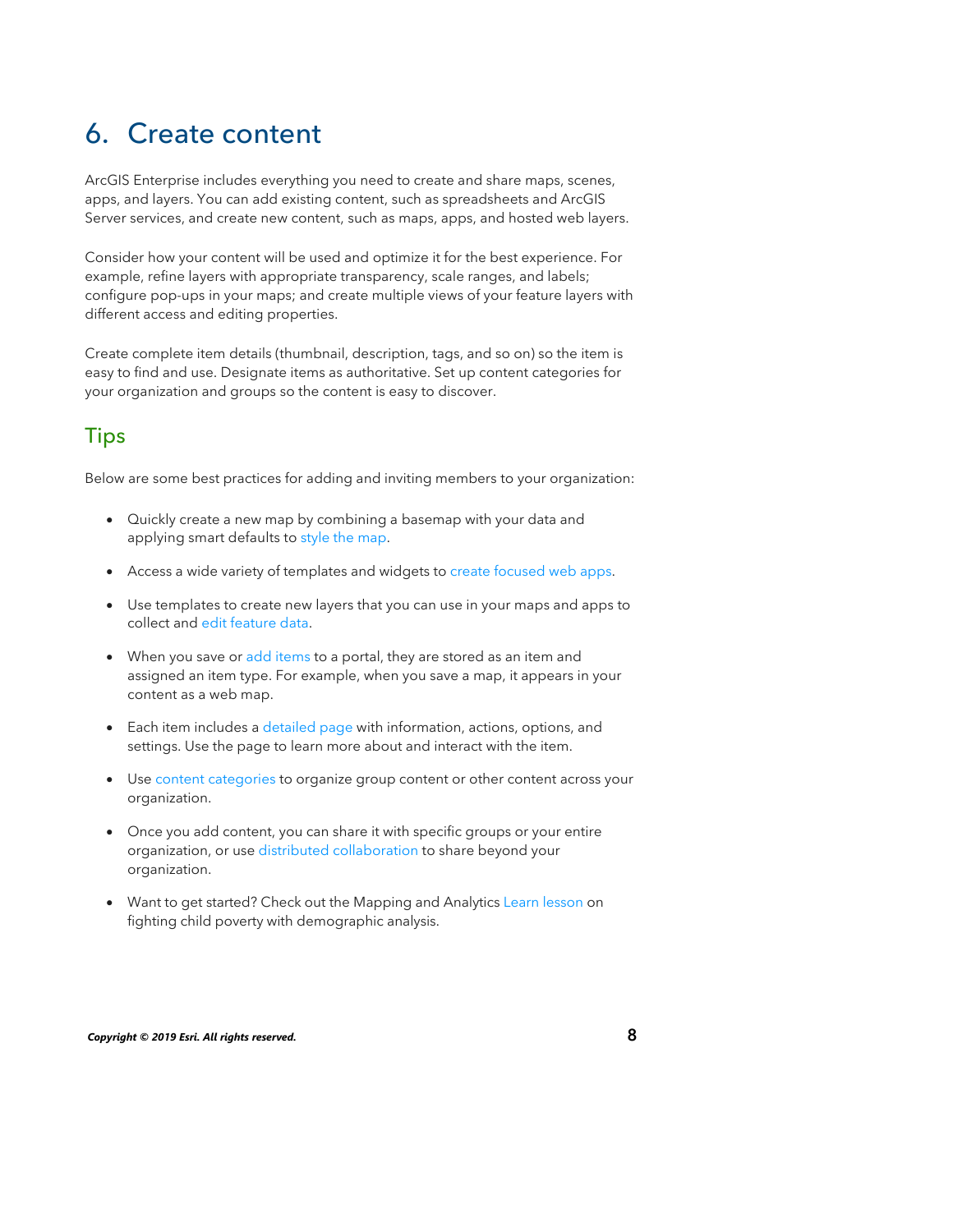# 7. Create a site

[ArcGIS Enterprise Sites](https://enterprise.arcgis.com/en/portal/latest/use/about-this-application.htm) provides the ability to design and build tailored web pages to highlight your organization's GIS content. With Sites, users of all levels of GIS experience (or no GIS experience) can access and work securely with geospatial data in the portal.

You can create as many independent, tailored web pages as you want, and security and access to your site and content are controlled by the ArcGIS Enterprise portal. You can easily set up a site using the template available or drag-and-drop widgets. You can also customize using HTML and CSS if that is preferred.

Users will be able to interact with data through an inviting interface tailored for them, making data discoverability easy. For example, you can set up a site for each city department so that they can easily locate maps and applications customized for them.

To get started with ArcGIS Enterprise Sites, see th[e Training Seminar](https://www.esri.com/training/catalog/5b3fde73d54ead38aa9f2a08/get-started-with-arcgis-enterprise-sites/) and [documentation.](https://enterprise.arcgis.com/en/portal/latest/use/about-this-application.htm) 

### 8. Learn more

As an administrator, you are responsible for setting up ArcGIS Enterprise to meet your organization's needs. It is equally important to regularly maintain members, [items, and gro](https://enterprise.arcgis.com/en/portal/latest/administer/windows/setting-up-sites-in-portal.htm)ups to keep your organization uncluttered and up to date. The resources in this section can help you with these maintenance tasks. They can also help you learn more about ArcGIS Enterprise in general.

### Monitor activity

You have access to [usage reports](https://enterprise.arcgis.com/en/portal/latest/administer/windows/about-usage-reports.htm) to help you monitor content and members. Item reports illustrate how users are creating, using, and sharing geographic content. Member reports reveal how users are contributing to the organization. Group reports provide a sense of active collaborations across and within organizations.

#### User types

[User types](https://enterprise.arcgis.com/en/portal/latest/administer/windows/roles.htm#USER_TYPES) are a flexible way to license capabilities and apps in ArcGIS Enterprise. User types allow organizations to allocate identity, privileges, and apps to better align with the needs of members.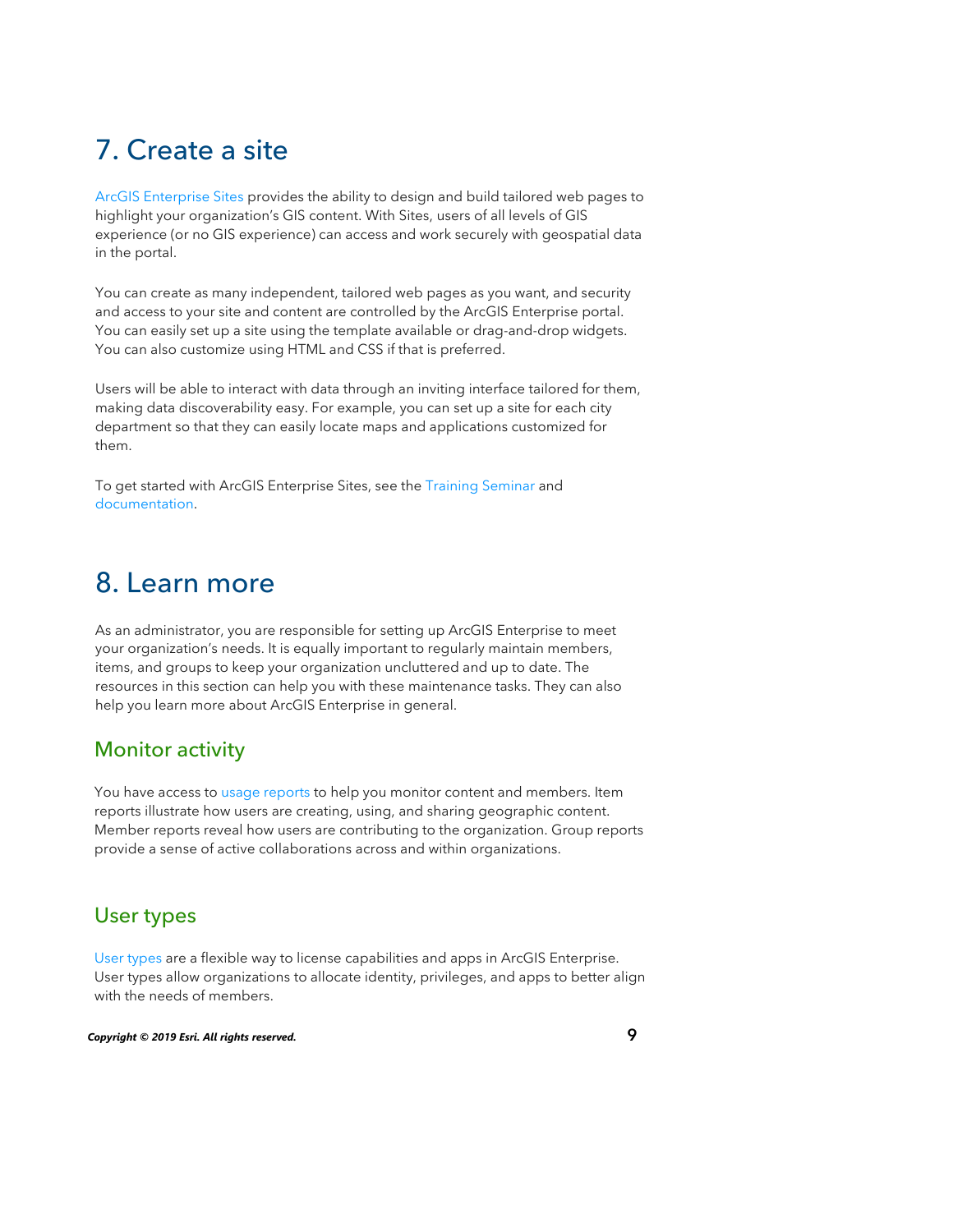### 9. Additional resources

- [ArcGIS Enterprise documentation](https://enterprise.arcgis.com/en/) is the best resource for learning how to get started with [installation,](https://enterprise.arcgis.com/en/documentation/install/) [architecture](https://enterprise.arcgis.com/en/get-started/latest/windows/additional-server-deployment.htm), and [using](https://enterprise.arcgis.com/en/portal/latest/use/what-is-portal-for-arcgis-.htm) the software. Or find out [what's new](https://enterprise.arcgis.com/en/get-started/latest/windows/what-s-new-in-arcgis-enterprise.htm) in the latest release.
- The [Learn ArcGIS gallery](https://learn.arcgis.com/en/gallery/) includes a collection of lessons, articles, story maps, and videos that help you learn about ArcGIS. It also includes learning [paths](https://learn.arcgis.com/en/gallery/#?t=path) of Enterprise-related resources about specific topics such as mapping and visualization, and administration.
- You can leverage your own [utility services](https://enterprise.arcgis.com/en/portal/latest/administer/windows/about-utility-services.htm) or those from ArcGIS Online to power specific functionality in your Enterprise portal. Utility services expose the ability to print maps, locate addresses, calculate areas, find directions, and perform analysis. The portal comes with some default services, but you can use your own services.
- The GIS community, including Esri, shares thousands of ready-to-use [authoritative datasets in the ArcGIS Living Atlas of the World. The Living](https://livingatlas.arcgis.com/en/) Atlas covers everything from historical census data to environmental conditions derived from live sensor networks and earth observations. You can use items curated by Esri directly in your ArcGIS Enterprise portal by setting up Living Atlas access.
- [ArcGIS API for Python](https://developers.arcgis.com/python/) can help you automate and maintain administrative tasks. For example, use the API to [clone a portal,](https://developers.arcgis.com/python/sample-notebooks/clone-portal-users-groups-and-content/) from a staging to a production environment. You can also use it to update URLs for service or app items and [manage your GIS servers.](https://developers.arcgis.com/python/guide/managing-your-gis-servers/)
- Esri Training provides a variety of learning resources for administering, us[ing, and exte](https://enterprise.arcgis.com/en/get-started/latest/windows/what-s-new-in-arcgis-enterprise.htm)nding ArcGIS Enterprise. Use our [training catalog](https://www.esri.com/training/catalog/search/) to browse Enterprise offerings across common workflows and industries.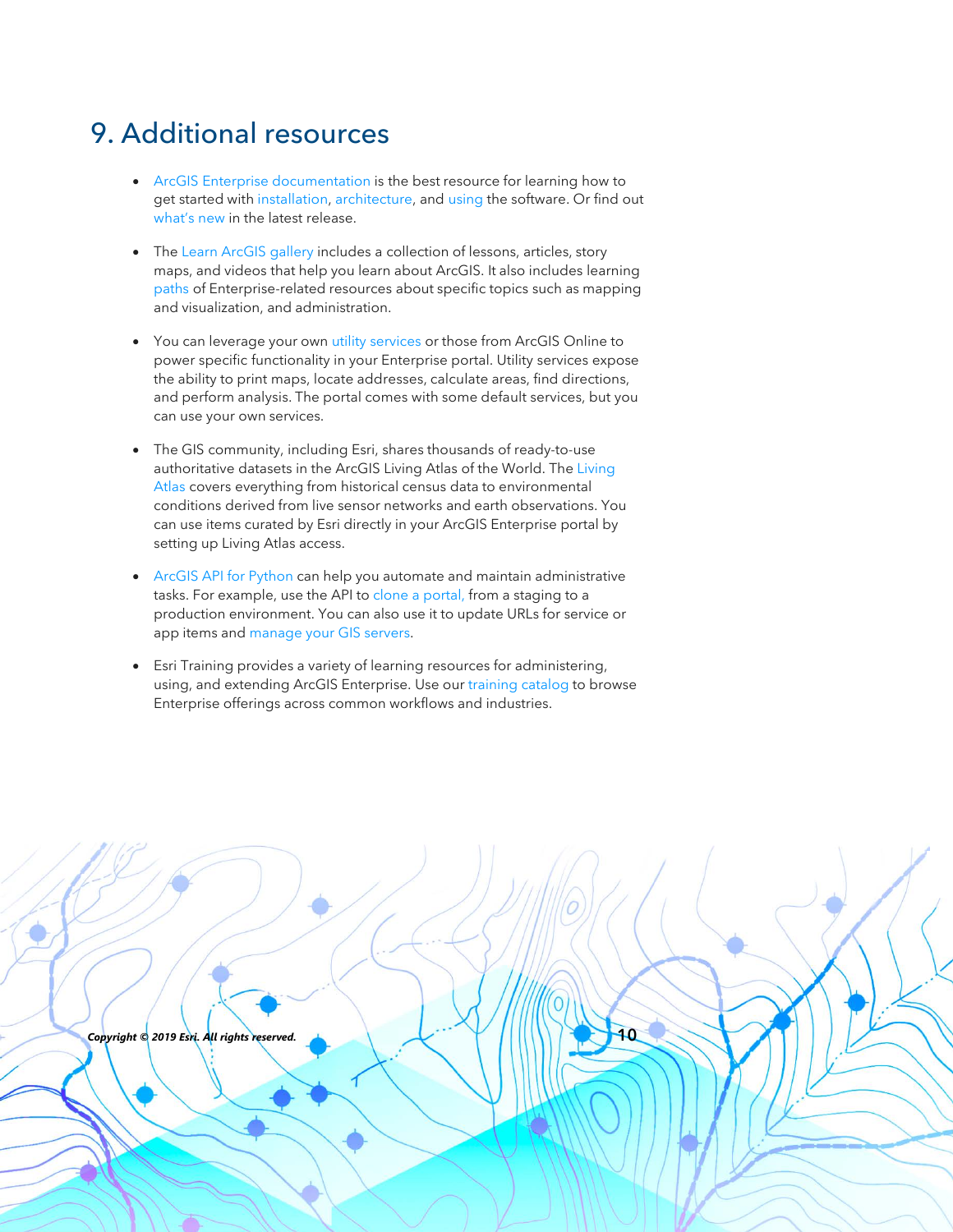### 10. FAQ

Below are answers to frequently asked questions:

#### What is ArcGIS Enterprise?

ArcGIS Enterprise puts collaboration and flexibility at the center of your organization's GIS. It pairs industry-leading mapping and analytics capabilities with a dedicated Web GIS infrastructure to organize and share your work on any device, anywhere, at any time.

#### How do I get the latest in ArcGIS Enterprise?

If you have already installed a base deployment using the ArcGIS Enterprise Builder, you can [upgrade](https://enterprise.arcgis.com/en/get-started/latest/windows/upgrade-arcgis-enterprise.htm) it in place using the latest version. For other deployments, review the documentation, which includes the most up-to-date detailed steps to install or upgrade your deployment.

#### How do I purchase ArcGIS Enterprise?

There are several ways to purchase ArcGIS Enterprise. See our [pricing page](https://www.esri.com/en-us/arcgis/products/arcgis-enterprise/pricing) for more information.

#### What does my license include?

ArcGIS Enterprise is licensed per user and by system capacity. [User types](https://enterprise.arcgis.com/en/portal/latest/administer/windows/roles.htm) are a mix of capabilities and included apps that are included with your initial purchase of ArcGIS Enterprise software. The five general-purpose user types are Viewer, Editor, Field Worker, Creator, and GIS Professional.

#### How can I extend ArcGIS Enterprise?

ArcGIS Server can be licensed in a variety of roles depending on the capabilities you want to enable for your deployment. Server licensing roles define the capabilities of each ArcGIS Enterprise server machine or site. For a full description of options, see the ArcGIS Enterprise [functionality matrix.](https://assets.esri.com/content/dam/esrisites/en-us/media/brochures/arcgis-enterprise-functionality-matrix.pdf)

[ArcGIS GIS Server](https://enterprisedev.arcgis.com/en/server/latest/get-started/windows/what-is-arcgis-gis-server-.htm) brings GIS resources such as map services, feature services, and geoprocessing services to users as layers in your portal. This role is the foundation for your Web GIS, where ArcGIS GIS Server acts as the portal's hosting server. You can license ArcGIS GIS Server as Advanced, Standard, or Basic. All editions of ArcGIS Enterprise include an ArcGIS Server licensed in a GIS Server role. ArcGIS GIS Server also offers additional extensions. See ArcGIS GIS Server [capabilities and extensions](https://enterprise.arcgis.com/en/server/latest/get-started/windows/server-extensions.htm) for details.